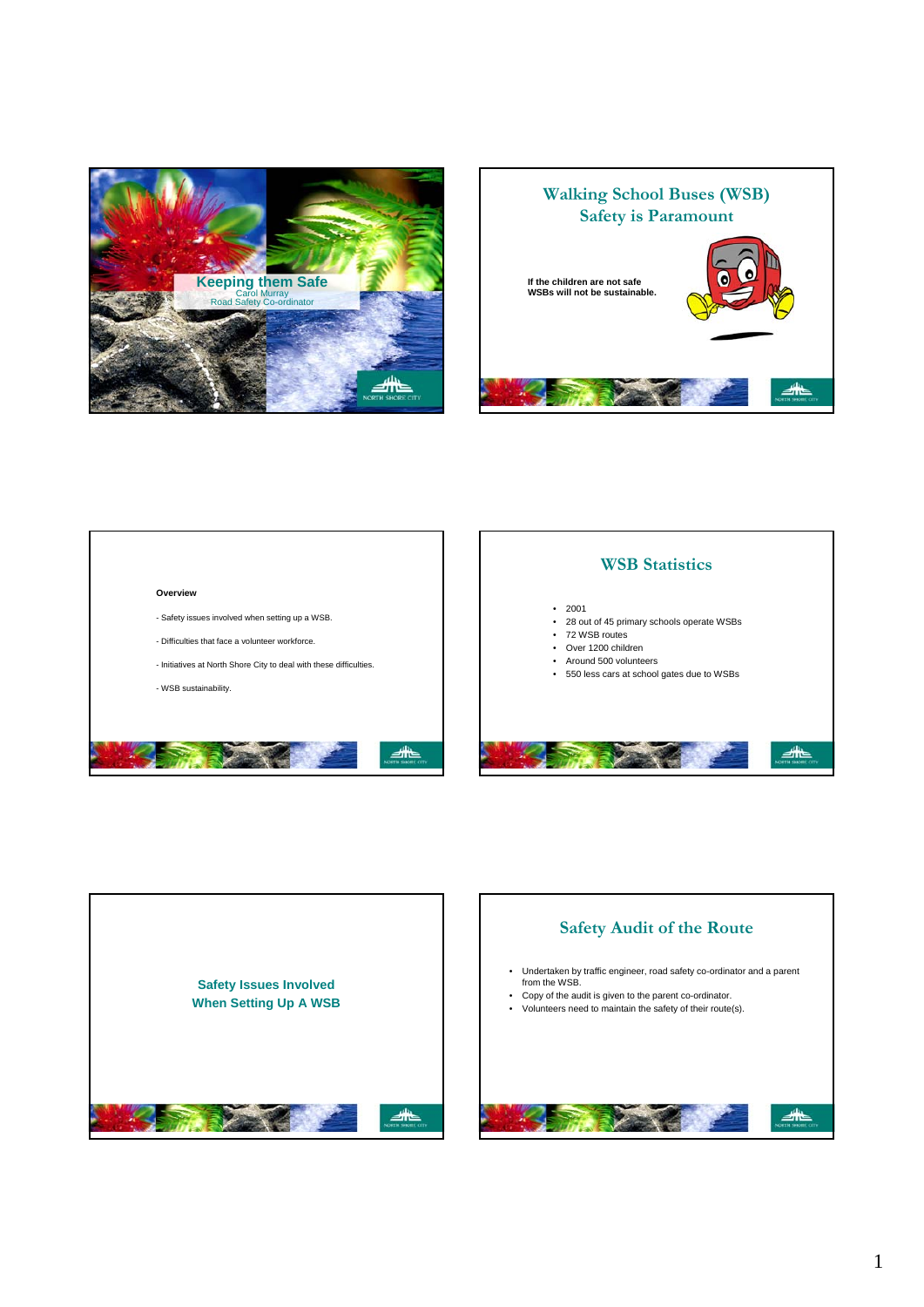









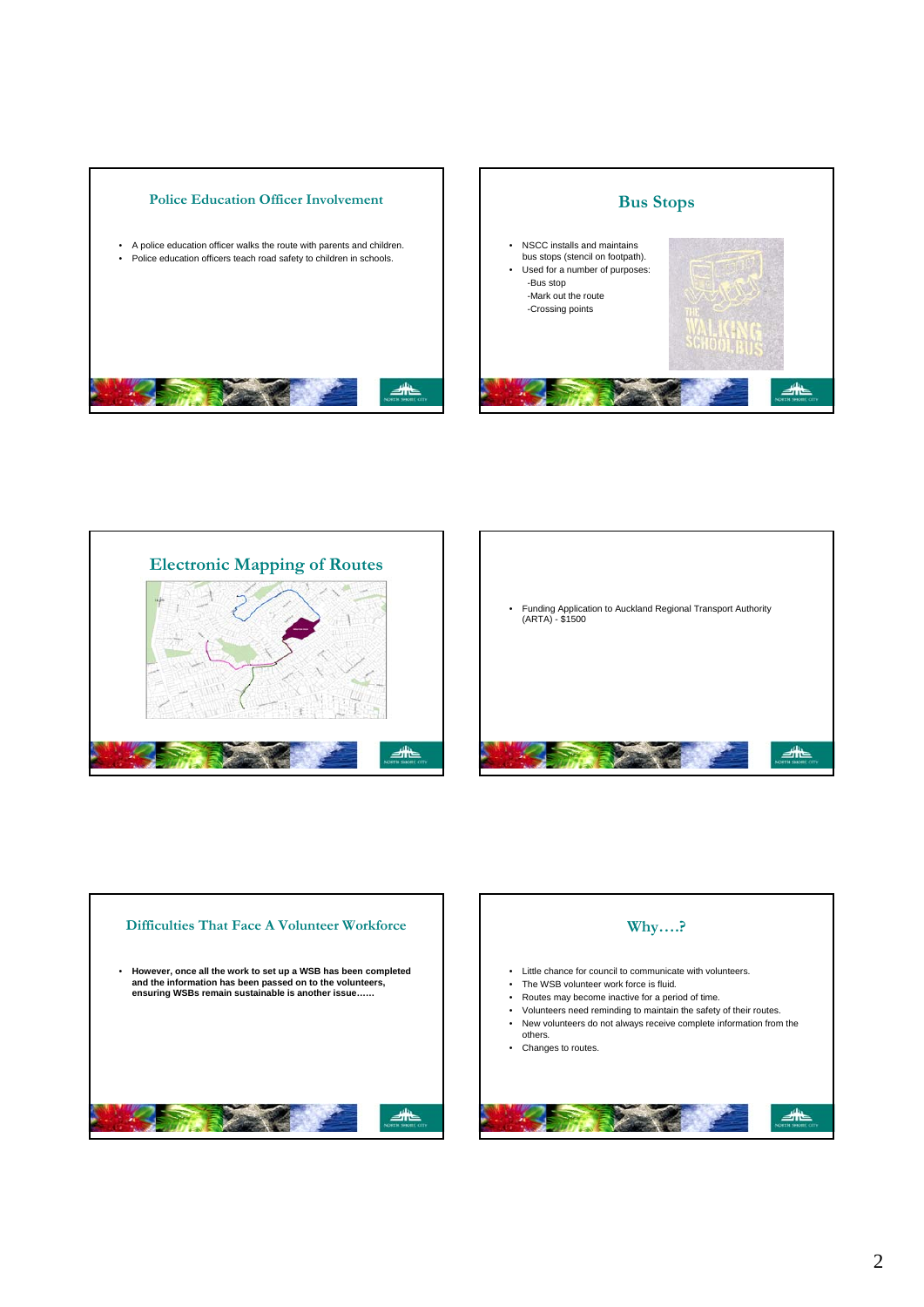

#### **North Shore WSB Network Meetings** (2002) • Introduce new parents to the wider WSB community. • They don't have to recreate the wheel. • Longer term volunteers share experiences*.* • Act as a motivator for new and existing volunteers. • Networking continues after via email. • Has helped to create a North Shore WSB community. • Most importantly these meetings help to maintain safety standards. ◢



# **Health & Safety Workshop – ARTA** (2004) • Run in conjunction with ARTA. • The *Health & Safety in Employment Act 1992* also covers volunteers. • Volunteers also fill out a 'Hazard Identification Register'. ◢



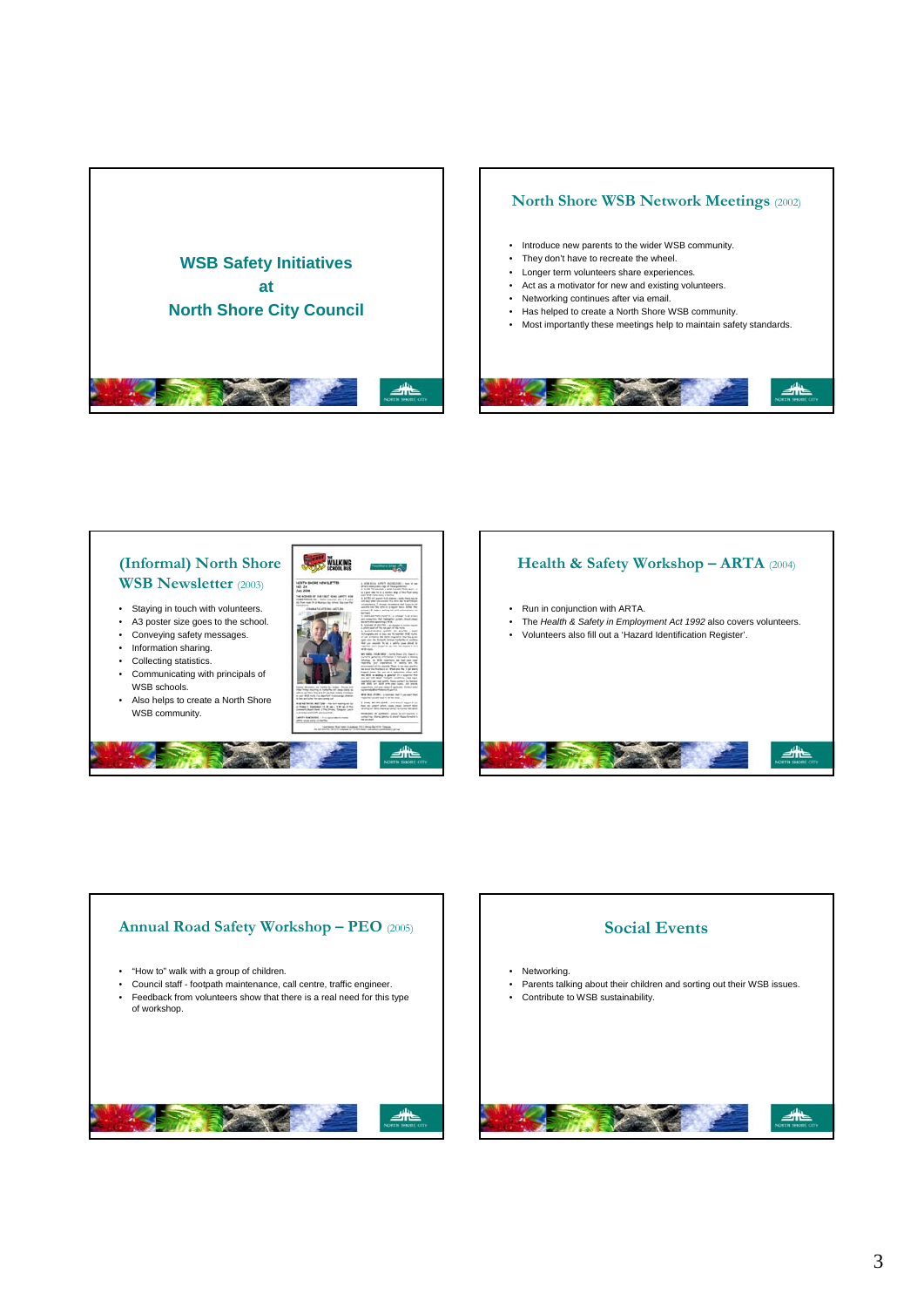